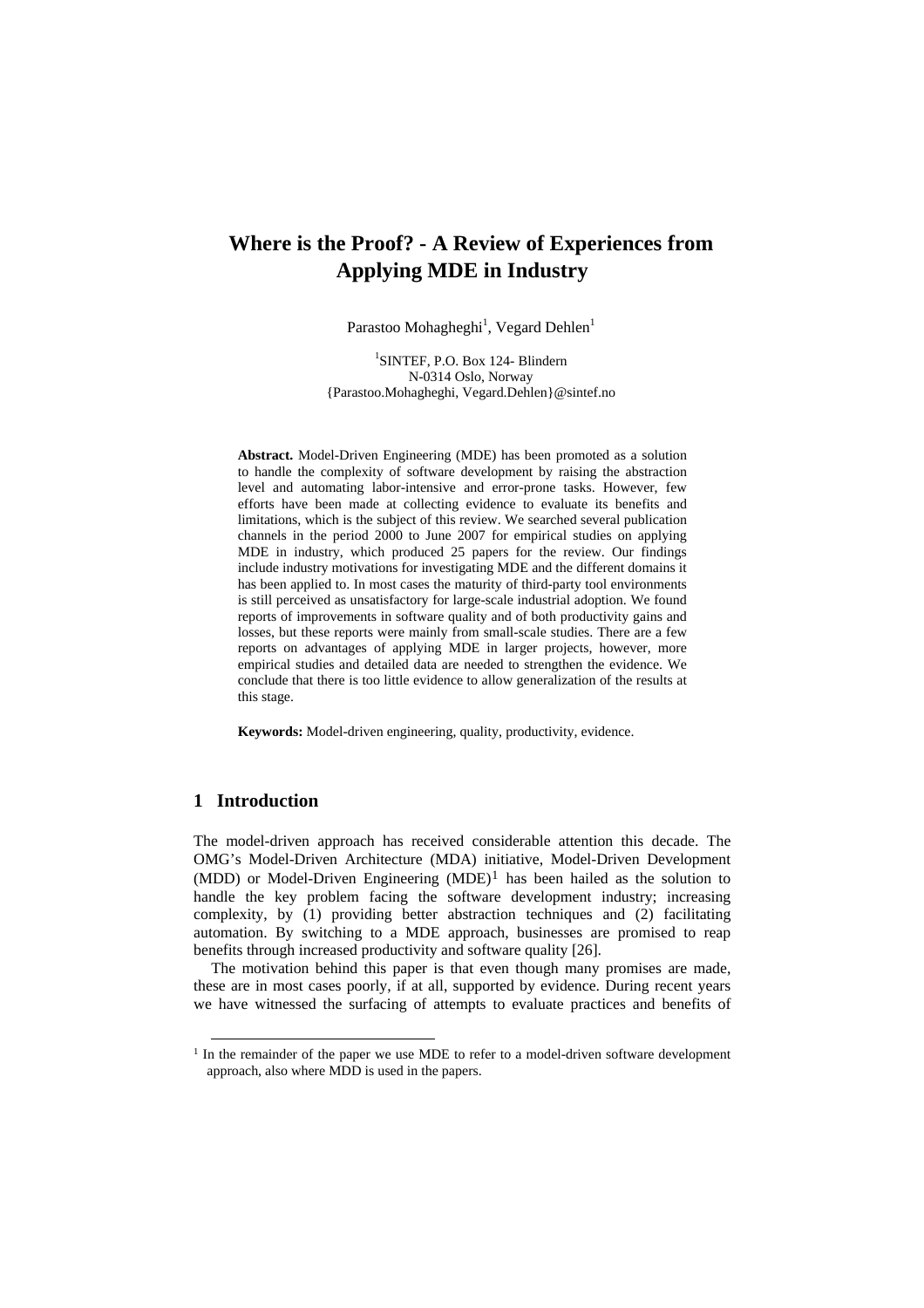MDE through empirical studies; including experiments and industry experience reports. This paper, the result of an extensive literature review, contributes to the state of evidence in MDE by gathering the individual evaluations and providing a detailed overview of industry's experiences with MDE.

The remainder of the paper is organized as follows. Section 2 presents the review framework and the three research questions leading the review, the strategy used for literature search, the publication channels, and an overview of the reviewed papers. Section 3 through 5 reports our findings, before Section 6 summarizes and concludes the paper.

# **2 The Review Process and an Overview of Papers**

### **2.1 The Review Framework and Research Questions**

We follow the review framework presented in [19], adopted to this review and depicted in Figure 1. The formulation of the review questions follows recommendations by Dybå et al. for collecting evidence as answer to questions. Questions should be well-partitioned into *intervention*, *context* and *effect* [9]. In this review, the intervention is "MDE" (vs. non-MDE approaches), the context is "industrial settings" and the effects are "changes in productivity and quality, or cost savings".



**Fig. 1.** The review process.

To understand the intervention and context, we ask the following Research Questions (RQs):

- *RQ1. Where and why is MDE applied?*
- *RQ2. What is the state of maturity of MDE?*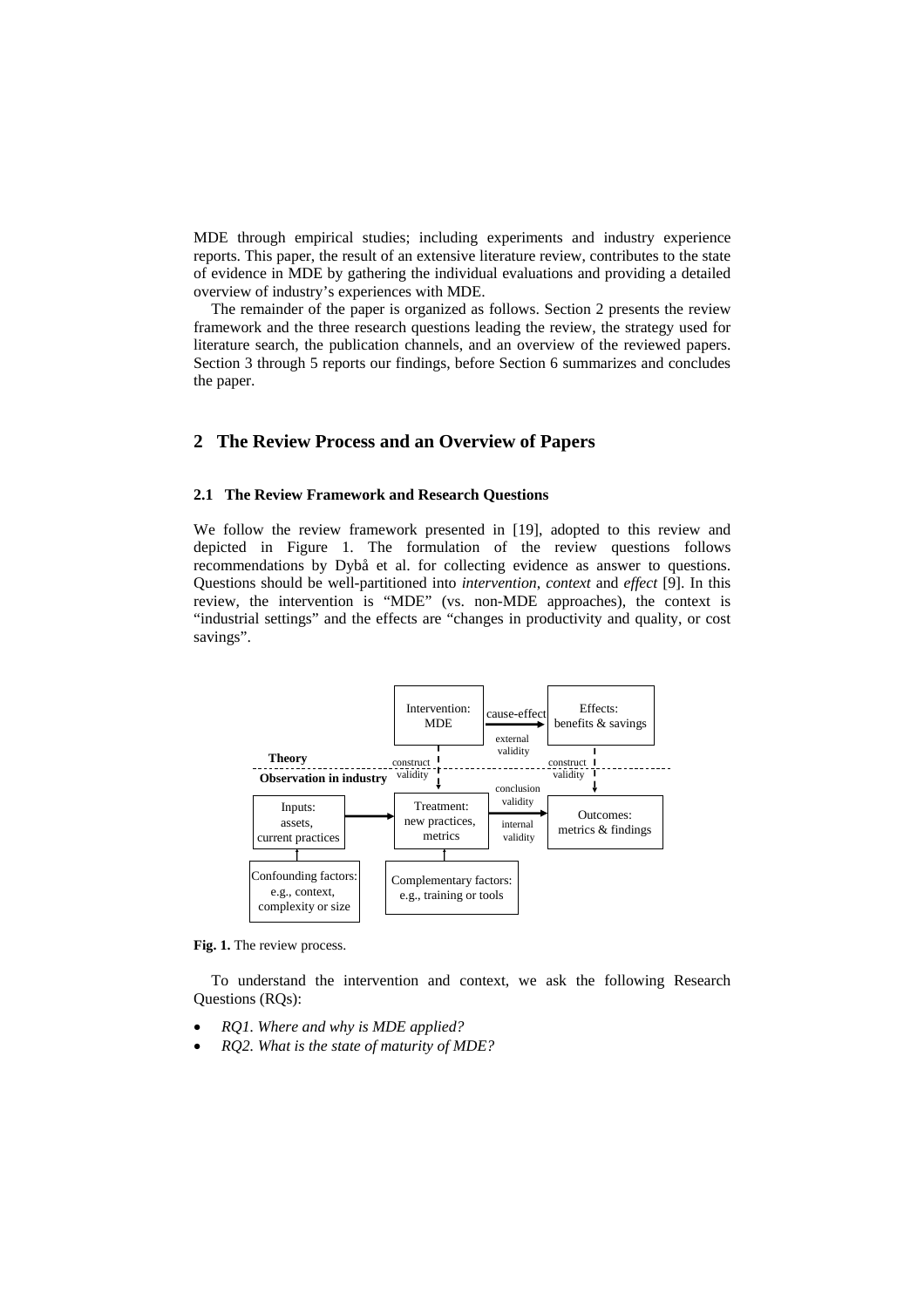And to evaluate the effects, we ask:

• *RQ3. What evidence do we have on the impact of MDE on productivity and software quality?* 

### **2.2 An Overview of the Reviewed Papers**

We searched the following publication channels for industrial studies related to MDE:

- The Software and Systems Modeling (SoSyM) journal from 2002 (the first issue).
- The Empirical Software Engineering journal since 2000.
- Proceedings of the UML conference from 2000 to 2004, succeeded by the MODELS conference to 2006.
- Proceedings of The European Conference on MDA- Foundations and Applications (ECMDA-FA) started in 2005, and to 2007.
- Proceedings of the DSM workshops at OOPSLA since start in 2002.

We also performed a search by keywords in the IEEE Xplore, the ACM digital library and the Internet. A few additional papers were discovered through references in the detected papers. The review identified 33 papers and reports (generally called papers). From these, we excluded 8 papers with claims on industrial application but no description of the application (a list can be provided by the authors). This left 25 papers for the review.

It was not possible to extract information on the size of projects from the majority of papers. For appraising the evidence, we asked what types of studies were performed (see [19] for a definition of study types). We concluded that:

- 20 of papers are experience reports from single projects with description of a project or development method and discussion of experiences [1-7, 8, 10, 11, 13, 20-24, 27-29 and 31]. Of these, only two include some quantitative data from the projects (both from Motorola).
- Three papers have used interviews and questionnaires in addition to observations [24-26].
- Three papers describe comparative studies (comparing projects or development of components with each other) [12, 14 and16]. From these, [12] provides no quantitative data.
- One paper describes three (quasi)experiments [16].

Only seven papers report experiences from completed projects [1, 3, 6, 13, 25, 27 and 29], while the others are from pilot studies or ongoing projects at the time of reporting, and one is from a terminated project [ABB Robotics in 26].

When it comes to publication channels, 13 papers are published in the proceedings of conferences (especially the ECMDA-FA conference), 9 papers in workshops and satellite activities of conferences, two are online reports and only one is published in a journal.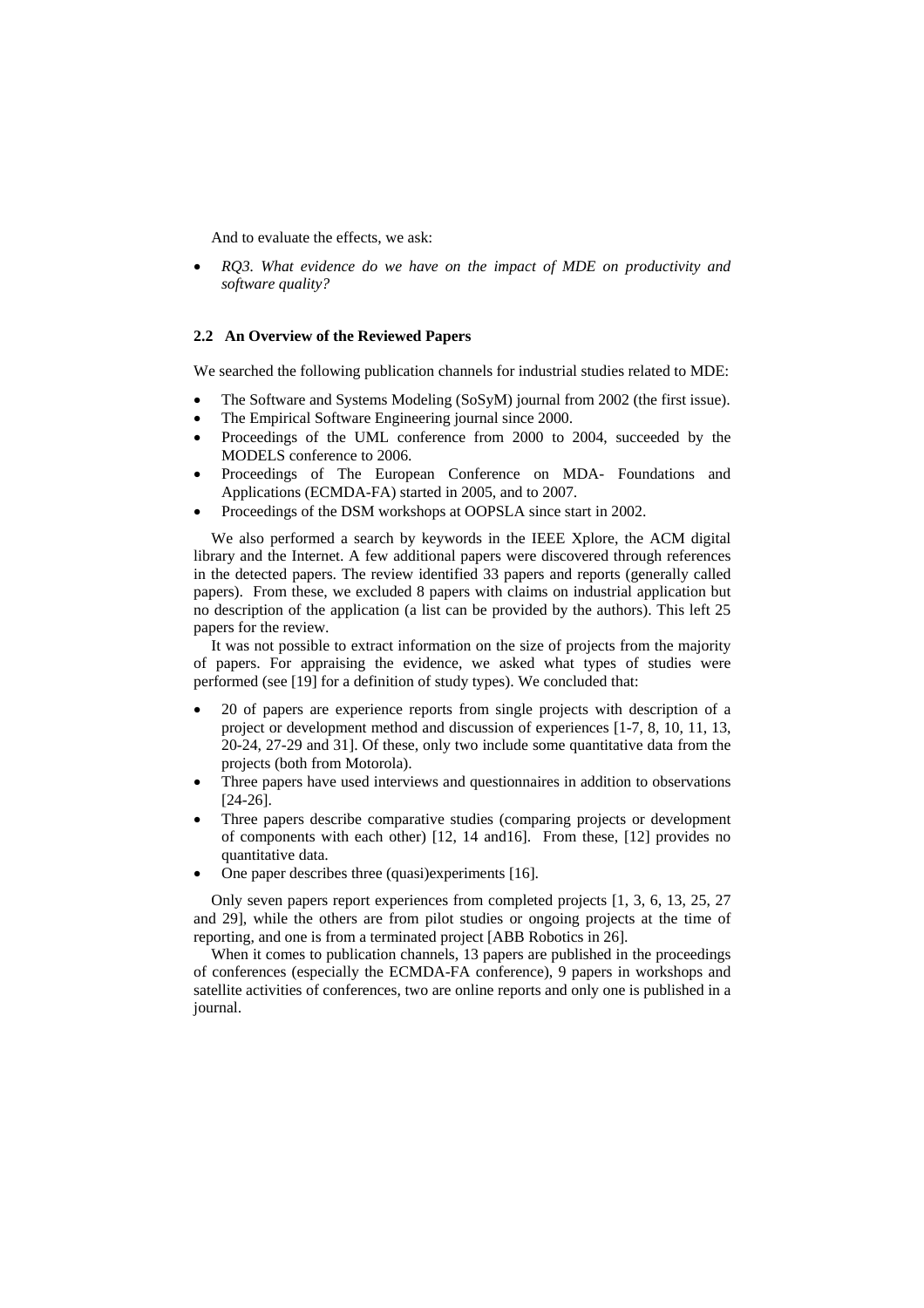# **3 Where and why is MDE Applied (RQ1)?**

A broad range of companies in various domains report their experience from investigating or applying MDE. To name some, the papers cover:

- Telecommunications domain [2, 3, 16, 21, 26, 28 and 29].
- Business applications and financial organizations [1, 7, 8, 16 and 24].
- Defense / aerodynamics / avionic systems [5 and 11].
- Web applications [6 and 14].

We found examples of safety-critical and trustworthy systems [5, 11 and 27] and embedded systems [23 and 27]. MDE approaches are also applied to software product lines as in [2, 10 and 27]. In connection with legacy systems, Bloomfield reports successful remodeling of a component [5] and Raistrick reports developing new components that were integrated with existing components [22]. On the other hand, ABB Robotics refrained from adopting MDE due to the base of legacy code [26].

Regarding motivations for evaluating or applying MDE, the papers discuss:

- *Increasing productivity and shortening development time:* as in [12, 14, 16, 25, Ericsson in 26 and 29].
- *Improving quality:* improving the quality of the generated code [25, 27 and 29]. improving the quality (assurance) of system requirements [4] and managing requirement volatility [22], improving the quality of intermediate models [4], and earlier detection of bugs [12, 27 and 29].
- *Automation*: generating code and other artifacts and introducing automation into the development process [1-3, 6, 7, 8, 11-13, 16, 21, 23 and 27], and model-based simulation and testing [3].
- *Standardization and formalism*: providing a common framework for software development across the company and phases of the lifecycle [2, 24 and 25], formalize and organize software engineering knowledge at a higher level of abstraction [29], and common data exchange format [20].
- *Maintenance and evolution concerns:* maintaining the architecture intact from analysis to implementation [25], evolution of legacy systems [12], concerns over software method and tool obsolescence [5], verification of system by producing models from traces [28] and that PIMs have long lifespan [14].
- *Improved communication and information sharing:* between stakeholders [18 and 24] and within the development team [12, 26 and 27] and ease of learning [27 and 29].

Additional motivations are *traceability throughout software development artifacts* [17 and 26], *early assessment* [22 and 26], *promoting reuse* [2, 18, 24 and 29], *porting of solutions to new platforms* [12 and 13], and *the ability to estimate costs based on the models* [22 and 26].

On the above list, increasing productivity (and shortening development time) and improving quality may be regarded as the ultimate reasons for applying MDE. The other items, on the other hand, are basically means towards these two ends.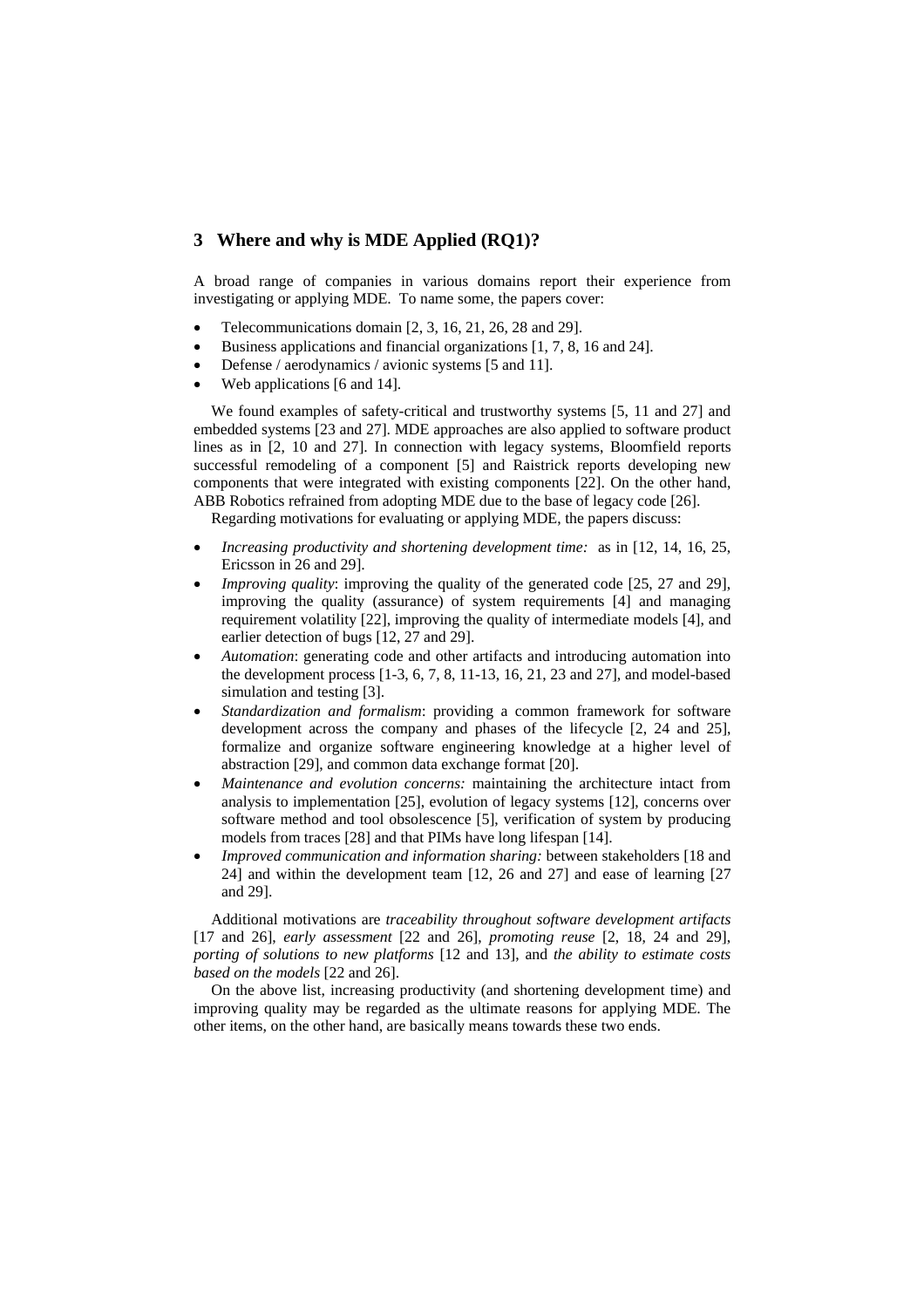# **4 What is the Experienced Maturity of MDE (or, the-State-of-MDE) (RQ2)?**

In this section we present findings related to the current state of practicing MDE. It covers automation as a key means to achieve the MDE benefits. We also discuss the state of software development processes and tools for MDE.

#### **4.1 Level of Automation**

By using transformations the MDE approach emphasizes generating models, code and other artifacts from models, in addition to verification and validation on the model level. In this section we analyze to what extent this is possible in the presented contexts and with the current state of tools

**Automatic generation of code.** While some papers report generating all or most of the code from the models [5 and 6], others report that only part of the code could be generated. Motorola evaluates the potential of MDE in generation to be between 65 to 96 percent depending on the type of the code (low level code is not captured in the design and is unlikely to be generated), and perceives the status of code generators as satisfactory in producing code with no introduced defects [3 and 29]. Automatic generation of code required developing Domain Specific Languages (DSLs) or UML profiles and own code generators in several cases, as in [1, 3, 7, 10, 21 and 29].

**Generating XML schemas**. In [20] a metamodel was implemented as a UML profile and the needed XML schemas were generated directly from the marked PIM models. [2]'s toolset also includes an XML schema generator, a code generator using the schemas and other outputs. In the case of [10], the developed framework included a XML schema generator, HTML documentation generator and a model browser.

**Automation of Testing**. In Motorola, by using TTCN scripts, 90% of the tests are automated which has led to a 30% reduction in box-test cycle time [29].

**Executable models**. A few papers have discussed that developing executable models is still a challenge. Deng et al. write that they used Visio as a static design tool, while a dynamic provisioning tool is desired to make the blocks executable [8]. MacDonald et al. report difficulties in specifying behavior using Telelogic Tau and that they could not develop executable models [12].

#### **4.2 Software Processes**

The importance of utilizing a defined process in software engineering has been known for several years. However, most "tried and tested" processes are not tailored for MDE, which does not make any assumptions on the software development process or the design methodology. Baker et al. report that many teams in Motorola encountered major obstacles in adopting MDE due to the lack of a well-defined process, lack of necessary skills and inflexibility in changing the existing culture [3]. Also, MacDonald et al. write that there is no well-defined process for developing non-trivial MDE components, especially when these are part of legacy systems [12]. Staron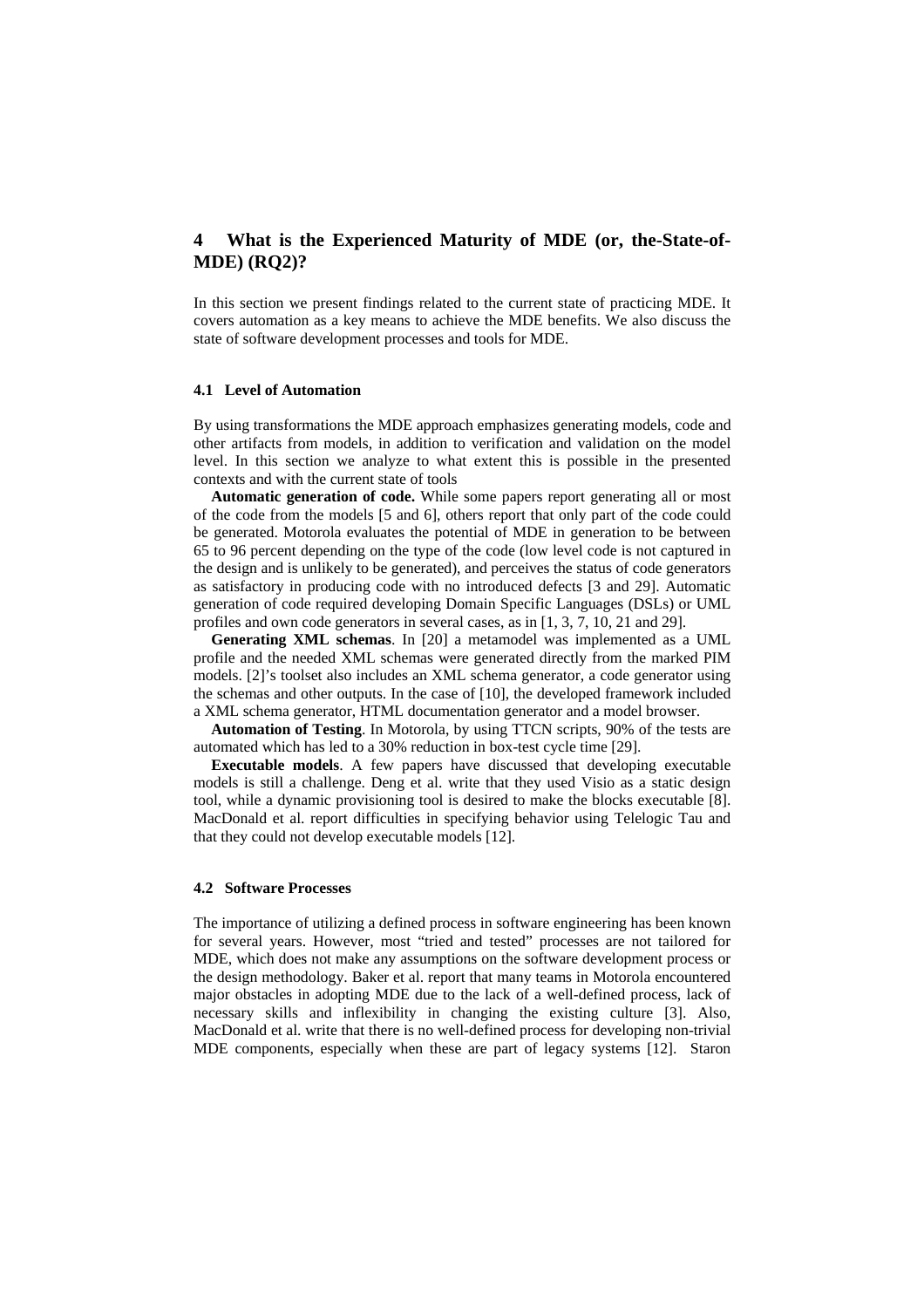means that there are two reasons for why they currently find it unrealistic to purely use a MDE process [26]:

- 1. Software engineering methods are not fitted to use models as main artifacts, i.e. activities such as analysis and evaluation is still largely done at the code level.
- 2. Software engineering environments are not mature enough.

Some have attempted to apply pre-existing software processes to MDE, such as using a modified version of the Rational Unified Process (RUP) [24], and combining agile methods and MDE [23, 27 and 30]. Others have attempted defining processes for MDE. Firstly, THALES has defined a MDE process by extending the IEEE 1471 standard [11]. Secondly, Biffl et al. propose an iterative software development lifecycle, which includes creating models with explicit stakeholder requirements, a first quality assurance (QA) step with type checking and semantic validation and transforming these into intermediate models, and a second QA step with static validation of models [4]. Thirdly, Staron et al. discuss that raising the abstraction level and employing automatic code generation moves the complexity of software development to transformations [25]. An MDE process should consequently prioritize defining transformations before defining profiles, since profiles are considered a means of making the transformations automated. The importance of developing transformations early is further supported by [21]. None of the studies report using any of the already existing – although few – model-based methodologies, e.g. Kobr $A^2$  $A^2$ or COMET[3](#page-5-1).

#### **4.3 Tools**

Supporting MDE with a comprehensive tool environment is crucial, as many of the techniques promoted as necessary in MDE strongly depend on proper tool support. A survey performed among industry participants (presented in [26]) showed that, when considering whether or not to adopt MDE, the availability of tools was perceived as the most influential factor. However, a tool chain has to integrate the various tools for software development (e.g., requirements management, modeling, model transformations, traceability, simulation, validation and testing [15]), support multiple platforms and domain-specific design [12] and the possibility to generate *correct* code by adding constraints and rules [1, 13, 27 and 31].

Integrating a tool suite that satisfies these requirements into a coherent environment is evidently a challenge. In the MODELWARE project, a wide range of tools were used, but all partners experienced problems with instability of the tools and their integration [15 and 17]. Also according to Motorola, third-part MDE tools do not scale well to large system development [3]. Safa writes that using third-party tools raises questions of suitability for the product, adaptability to new platforms, availability over time, and loss of differentiation factors since competitors may use the same tools [23].

<span id="page-5-1"></span>

<span id="page-5-0"></span><sup>&</sup>lt;sup>2</sup> www.old.netobjectdays.org/pdf/02/papers/node/0308.pdf<br><sup>3</sup>http://www.uio.no/studier/emner/matnat/ifi/INF5120/v05/undervisningsmateriale/COMET\_M ethod\_v2-4.pdf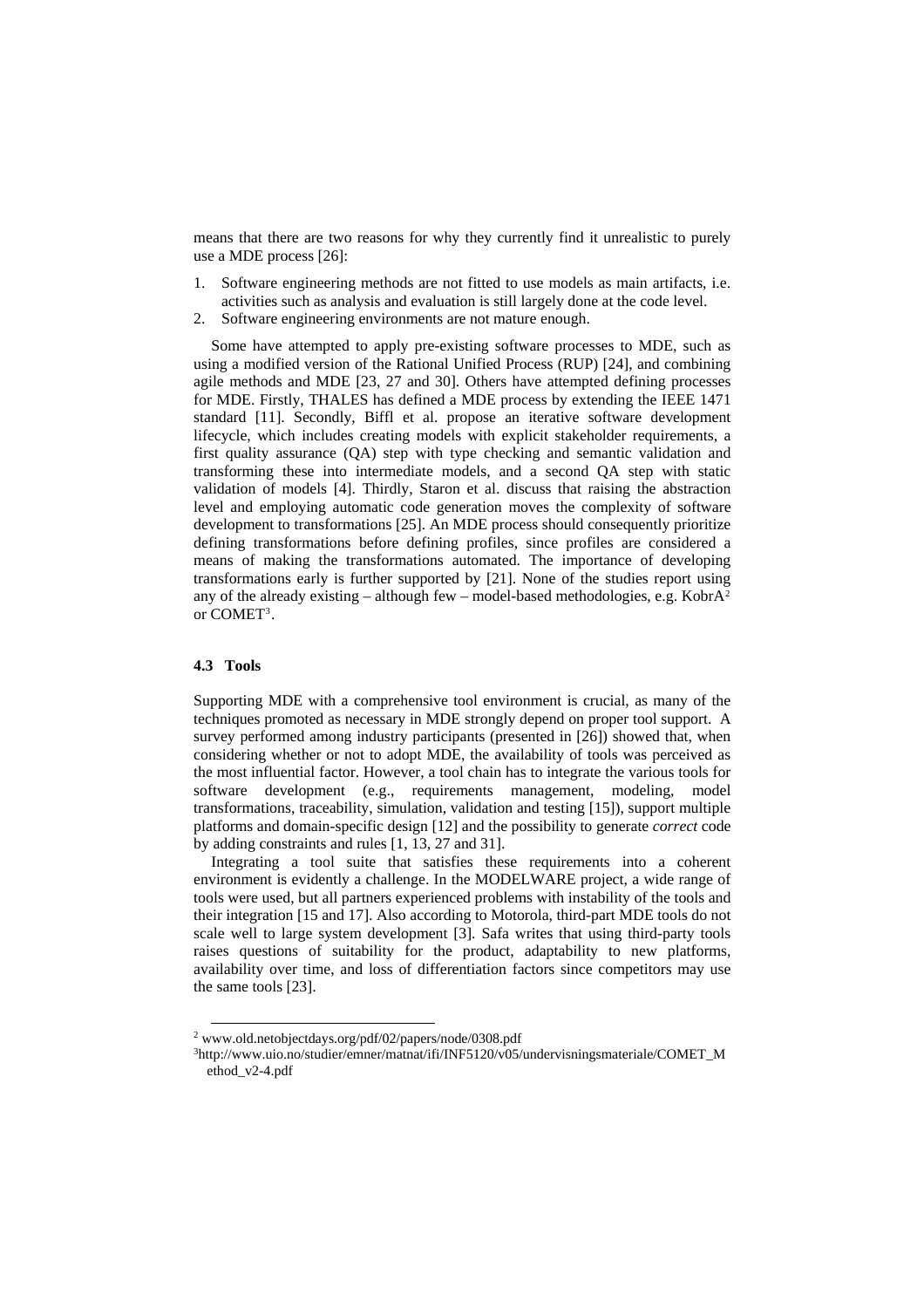The vendor lock-in problem persuades some users to use open source tools such as the Eclipse framework. Others combine third-party products with self-developed tools [27 and 29], or develop their own tools [2, 4 and 10]. Having to invest time and effort into the development and maintenance of an MDE tool chain raises issues of cost. France Telecom calculated that the cost for creating their tool chain in MODELWARE was approximately one person-year in terms of resources, in addition to approximately 0.4 person-year for maintenance [15].

# **5 What Evidence do we have on the Impact of MDE on Productivity and Software Quality? (RQ3)**

Productivity and software quality gains are often given as main motivations for selecting new technologies, and most papers in this review include discussion of either one or both of the aspects. In this section, we present the reported data, observations and explanations on observations.

#### **5.1 MDE Impact on Productivity**

Three of the papers in the review report results from comparative studies on productivity (i.e., developing a product twice or comparing with company baseline data), although the studies are of small-scale.

Firstly, in a report from 2003, the Middleware Company, on behalf of Compuware, conducted a comparative case study on the productivity of MDA [14]. Two teams developed the same application, one using MDE and the other using a non-MDE approach. The result was that the MDE team developed their application 35% faster than the other team – needing 330 hours compared to 507,5. It is worth noting that the MDE team used a tool with pre-made transformation mappings, which relieved them of potential work. On the other hand, this was the developers' first experience with MDE and related tools, which would presumably hamper their productivity. Issues like application performance and maintenance were not evaluated.

Secondly, we have the results of the EU IST project MODELWARE<sup>[4](#page-6-0)</sup> [16]. In September 2006, results from six small-scale case studies and (quasi)experiments performed by five industrial partners were disseminated. When it comes to productivity, the results are differing:

- In WM-Data (desktop business applications), two developers re-implemented a subset of requirements and the effort was compared to some baseline data. The productivity gain was on average 24% using MDE.
- WesternGeco (oil and gas exploration) performed an experiment with 24 developers who were given four tasks – two involving a traditional development process and two involving MDE. Only eight subjects finished the experiment due to problems with the MDE tooling and complexity of the tasks. The results show no difference in productivity between the two approaches.

<span id="page-6-0"></span> <sup>4</sup> http://www.modelware-ist.org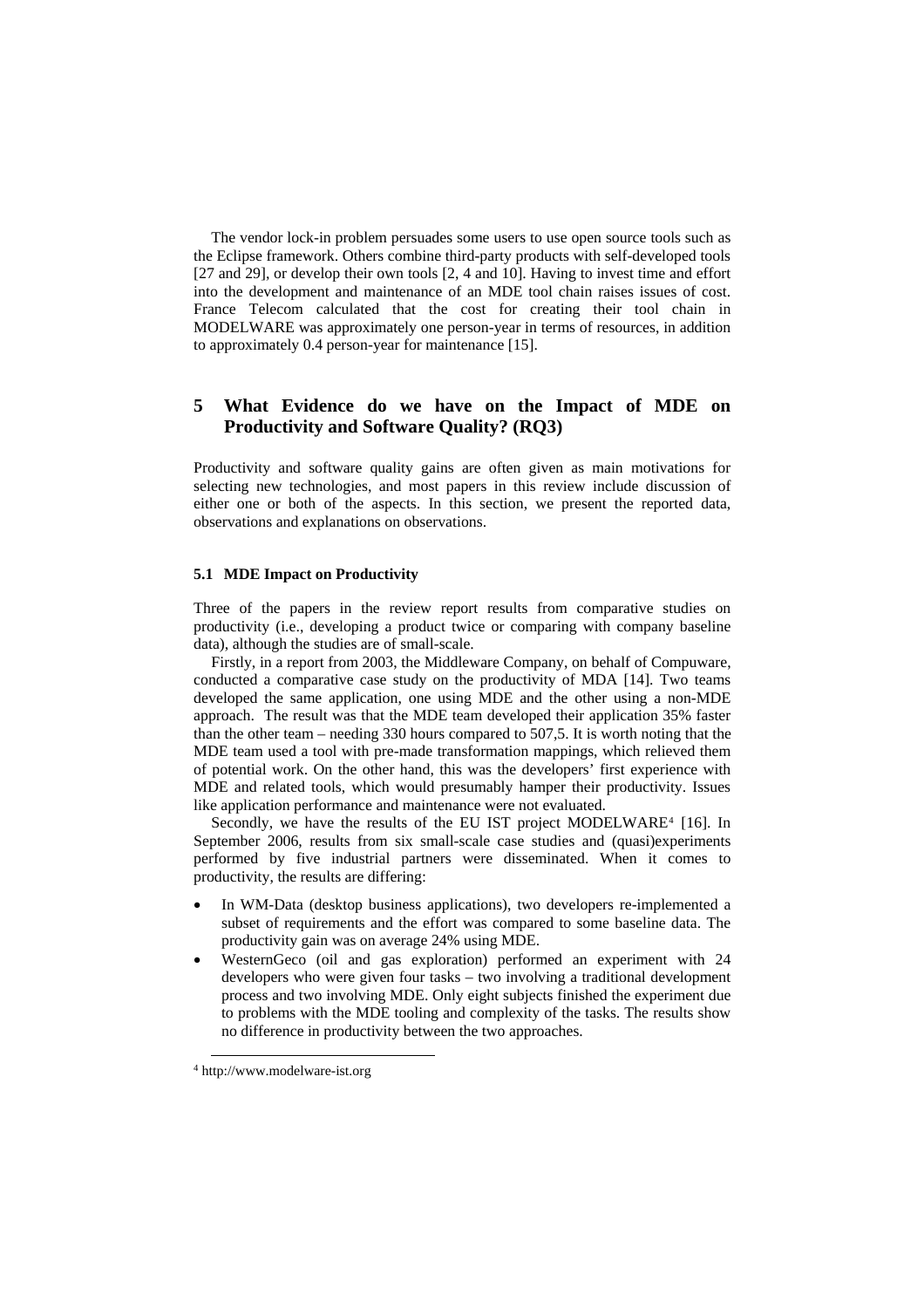- A team of two developers from Enabler (specialist in creation and integration of IT solutions for retailers) developed a module twice over a period of approximately 300 hours. The results show an overall loss in productivity when using MDE by 27%. When discounting the problems with the use of immature tools, the loss in productivity was 10%.
- France Telecom measured the effort needed to specify, implement and change five different functional units, normalized by the weight of their complexity, and compared to the data on effort spent in a non-MDD approach. A productivity gain of 20% was measured during design activity and 69% during coding. This observed productivity gain does not take into account the cost of the development of tool chain.

The third paper reports redevelopment of a small component of a legacy system using MDE [12]. The authors report that there is no proof that development speed is improved, especially with the workarounds required to integrate with legacy systems.

A few other papers have reported productivity gains in single projects when applying MDE, without having a clear baseline or providing detailed data. Firstly, Motorola has employed a MDE approach for more than 15 years and has shipped millions of lines of code based on MDE [3]. All in all, they have experienced a 2X– 8X productivity improvement when measured in terms of equivalent lines of source code. These numbers are all approximates, as Motorola is lacking a common baseline. Also, an experience report by Trask et al. deals with the application of a combination of software product line and MDE techniques to the "software defined radio" domain [27]. The programmers reportedly experienced a 500% productivity gain, minimum, by utilizing their domain-specific modeling tool. These results are based on experiences and are not validated by data or experiments. And finally, Thales Air Traffic Management (TATM) in the MODELWARE project estimated 5 to 25% productivity gains based on the assumption that a certain type of defect (interface mismatch) cannot occur because of the MDE process.

The industrial papers that reported productivity gains accredited the improvement to automatic code generation [3, 14, 27 and 29], model-based simulation and testing [3, 15 and 29], automatic test generation [3, 29], avoiding defects [27 and TATM in 16], domain-specific languages [27], and reuse of design and test between platforms or releases [29].

As discussed above, there are also reports of productivity loss. The main reasons are mentioned to be immature tools and high start up costs [Enabler in 18], and that modeling can be at least as complex as programming with a traditional third generation language [12].

#### **5.2 MDE Impact on Software Quality**

Among industry adopters discussing improvements in software quality due to MDE, the key experienced benefit is a drastic reduction in the number of software defects. However, there are not much quantitative data presented in the papers.

Firstly, we discuss the Motorola case. Weigert and Weil write that with MDE, there are fewer inspections required to ensure the quality of the developed code than using conventional development. In addition, inspection rates are higher and have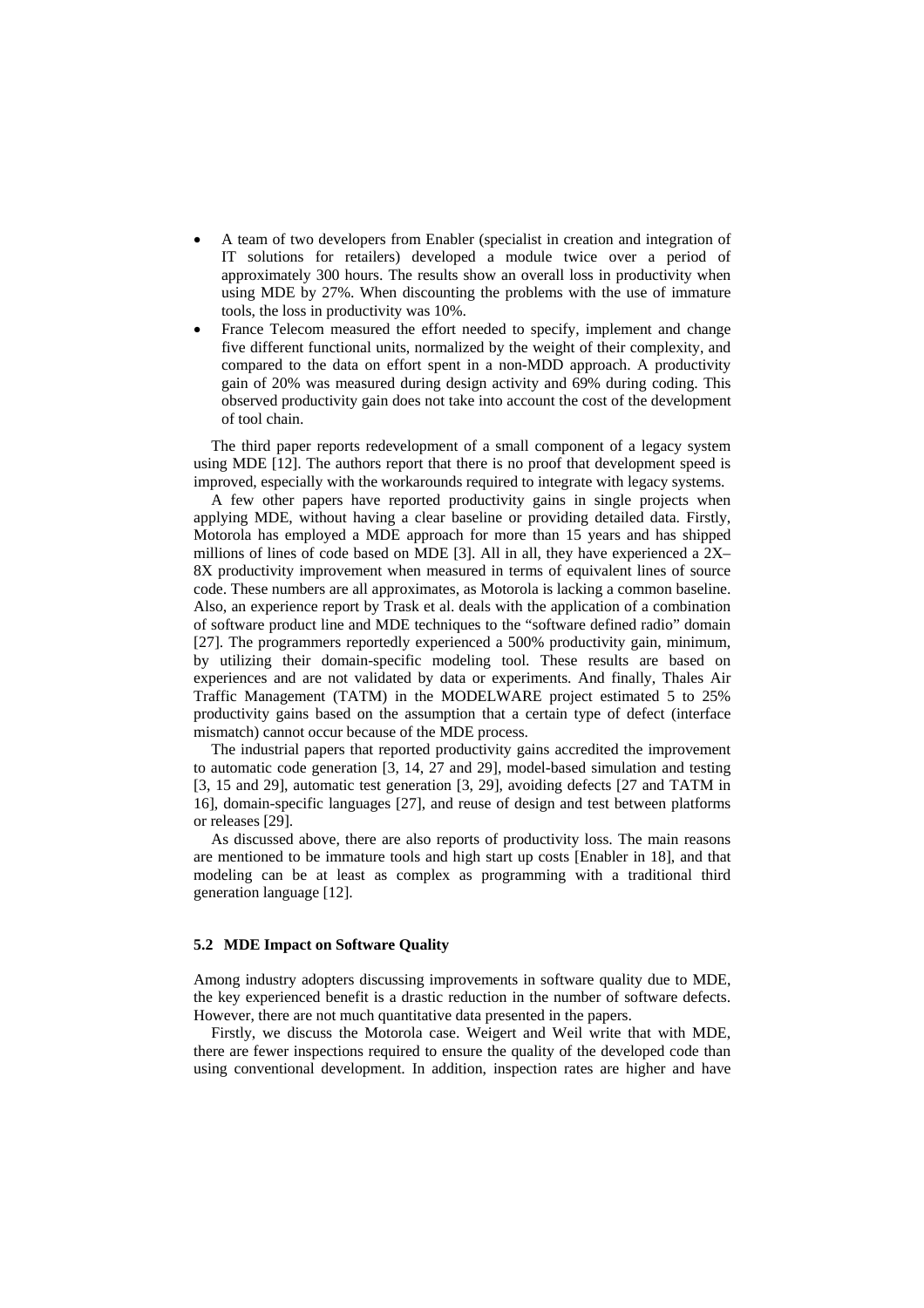increased from 100 source lines per hour to in between 300 and 1000 source lines per hour [29]. Motorola data also shows that simulation is about 30% more effective in catching defects than the most rigorous inspections, and that defects are detected earlier in the software development lifecycle. They expect a 3X reduction in defects, which is backed up by an earlier Motorola study, experiencing "a 1.2X–4X overall reduction in defects and a 3X improvement in phase containment of defects". Baker et al. write that it is not unusual to see a 30X–70X reduction in the time needed to correctly fix a defect by detecting and correcting the problems at the model level [3].

That models are verified through simulation (or other techniques) and checked for completeness also improves quality significantly according to [15 and 29]. In [15], France Telecom writes that being able to validate the specification using simulation, allows them to "to eliminate uncomfortable ergonomics that would be difficult to detect otherwise".

### **6 Summary and Conclusions**

This review examined experiences of applying MDE in industry published since 2000, showing the status as it is and identifying gaps for future research. Validity threats are identified to be:

- The low number of studies is the main threat to the external validity of the results (i.e., generalization to a population or theory).
- Success cases are more likely to be published than failures.
- Some companies may refrain from publishing their results to keep their competitive advantage.
- Projects with external financing, such as EU projects, may report biased results. However, in the case of the MODELWARE project, we know the details of the studies and do not consider this as a threat to the validity of the results.
- There are few results of large-scale studies and the scalability of MDE to large system development should be evaluated in more cases.
- There is a lack of baseline data in most companies, which results in subjective evaluations.
- Most studies do not include enough quantitative data or the metrics are not properly defined.

Due to the low number of experiments, we do not discuss experimentation validity threats in more details. Finally, we mainly searched journals and conferences that have a review process and are considered relevant to our subject, in addition to including two on-line reports [14 and 16]. Additional search in other publication channels may add new papers which can extend the results of this review.

We asked three research questions and the findings are summarized here:

• *RQ1-Context and motivation*. MDE is applied in a wide range of domains; including safety-critical systems and product lines. MDE is assumed to lead to higher productivity (by increased automation in the development process), increased standardization and formalism, and improved communication within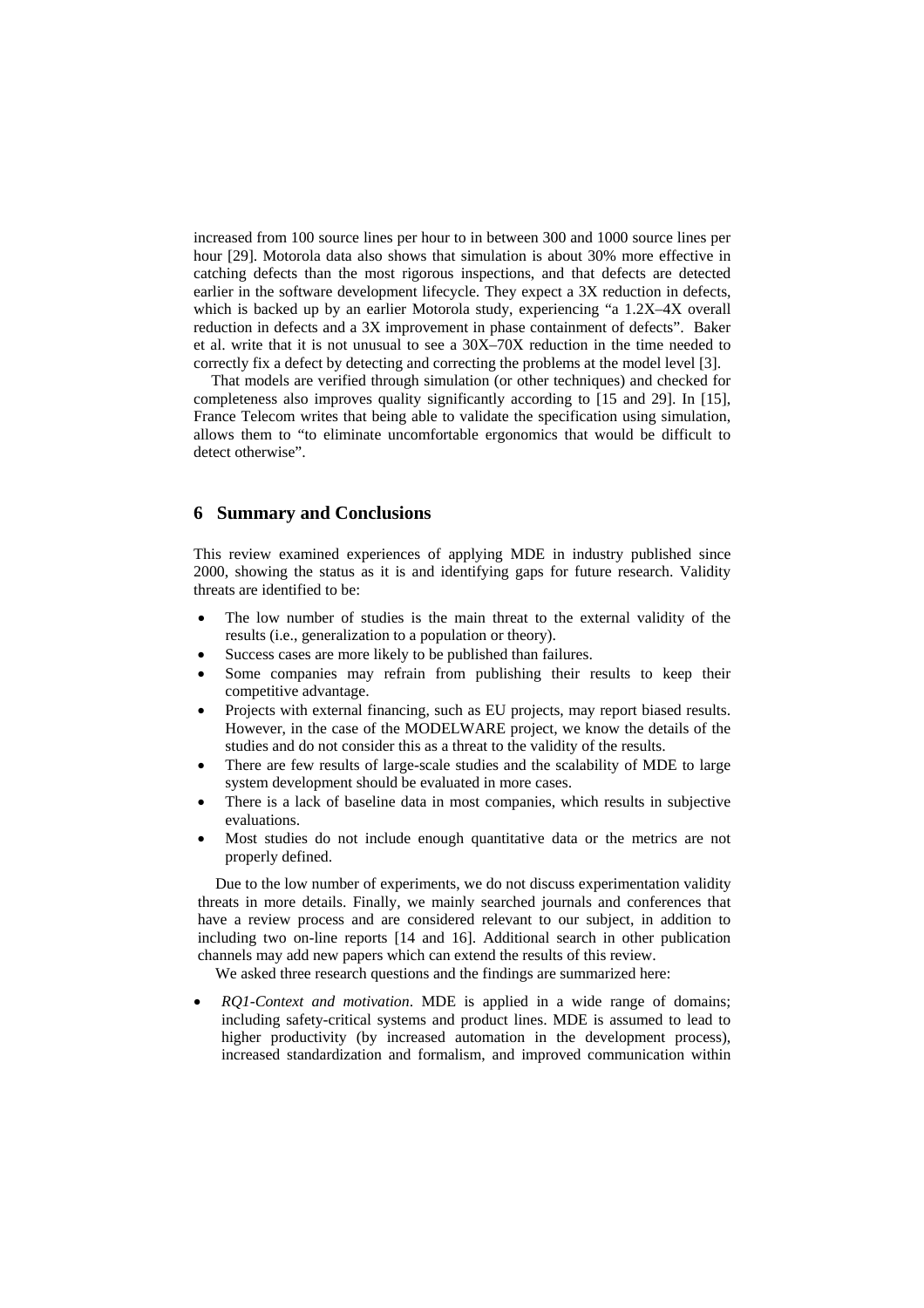development teams and with external stakeholders, to name the most frequently given benefits. Labor-intensive and error-prone development tasks are automated and best-known solutions can be integrated in code generators, resulting in reducing defects and improving software quality.

- *RQ2-State-of-the-MDE*. The current state of MDE is far from mature. There is a varying degree of automation and it is mostly applied for code generation. Examples of using models for simulation and test generation are also given. Tools are improved during the recent years but several papers still discuss the lack of a coherent MDE environment and tool chain. Tools should scale to largescale development and support the domain-specific approach more effectively. Software processes should also be adapted to MDE. Other challenges in adopting MDE are the complexity of modeling itself, developing PIMs that are portable to several platforms and using MDE together with legacy systems.
- *RQ3-MDE impact on productivity and software quality*. We found some quantitative evidence on productivity gains in the Motorola context [3 and 29], from a domain-specific environment [27], and three small-scale comparative studies and quasi-experiments described in [14 and 16]. The Motorola studies are the only ones providing some quantitative data on software quality improvements. Software quality benefits are discussed in several papers but are not backed up with data.

Modeling should be easier and faster than code writing to promote MDE. Appropriate tools and processes and increased expertise on modeling are areas for improvement in most cases. Combining MDE with domain-specific approaches and in-house developed tools has played a key role in successful adoption of the approach in several cases. One of promises of MDE in increasing portability of solutions to multiple platforms has not often been feasible, mainly due to the fact that tools are bound to specific platforms. However, most papers evaluate models as useful for improving understandability and communication among stakeholders.

It is a challenge to collect convincing proof on any technology – MDE included. Future work for evaluation of MDE should focus on performing more empirical studies, improving data collection and analyzing MDE practices so that success and failure factors and appropriate contexts for MDE can be better identified. Future research should also cover evaluating Return-On-Investment (ROI) of MDE in various contexts and for different project scales. We only found an estimation of ROI in France Telecom which provided an estimation based on costs related to the training and tool chain setup and the measured productivity gain [15]. High initial investment and unsure benefits were one of the issues influencing the decision of the nonadopters  $[26]$ . In the MODELPLEX project<sup>[5](#page-9-0)</sup>, we continue the MODELWARE approach in combining research with industrial application and evaluation and will report the results of research on applying MDE in large and complex system development on the project website and in future publications.

**ACKNOWLEDGMENTS.** This research was done in the "Quality in Model-Driven Engineering" project<sup>[6](#page-9-1)</sup> at SINTEF. We thank Dr. Arnor Solberg and Mr. Tor Neple for their comments and constructive criticism.

<span id="page-9-1"></span><span id="page-9-0"></span> $^5$  European IST-34081, https://www.modelplex.org/  $^6$  http://quality-mde.org/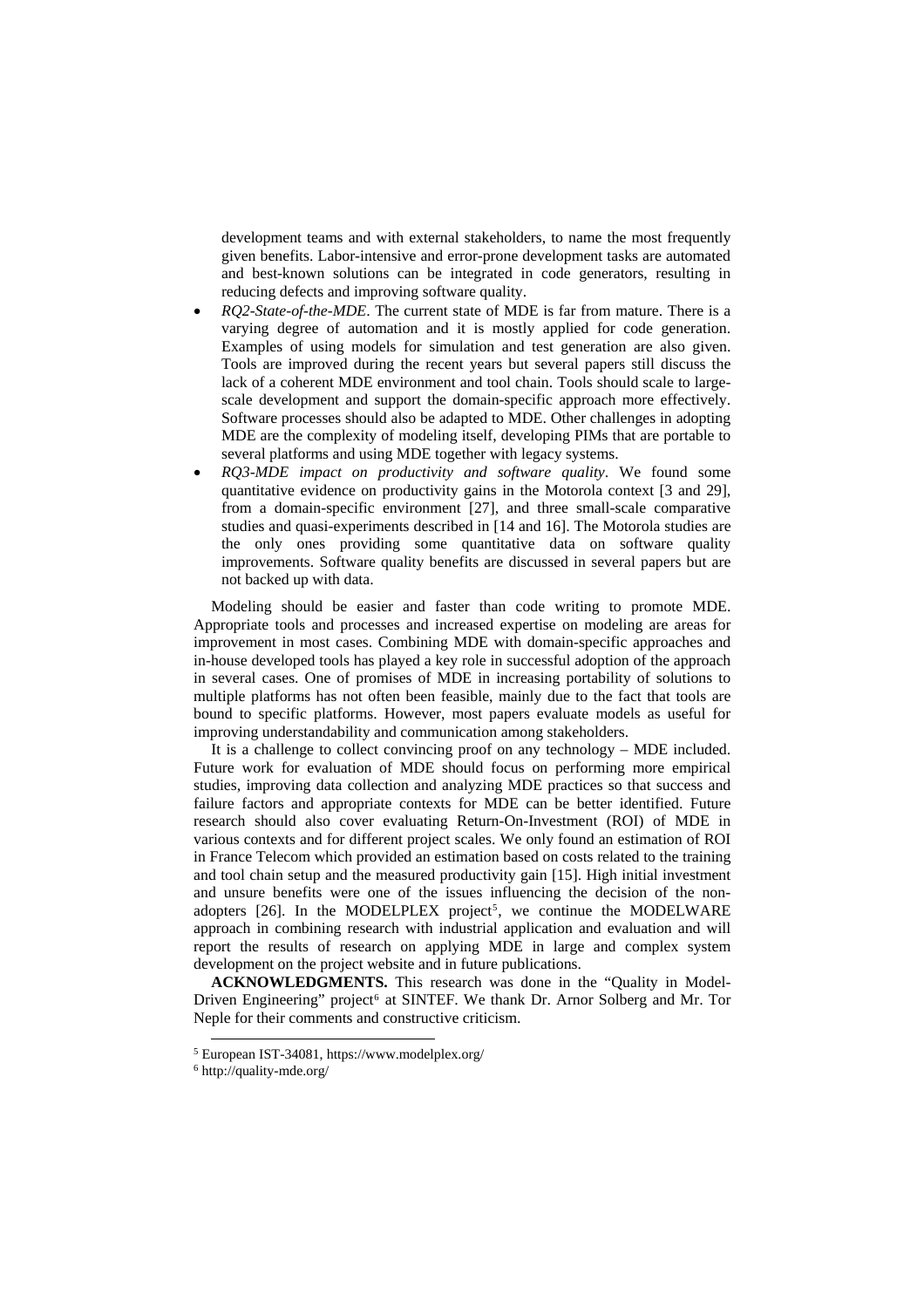### **References**

- 1. Anonsen, S.: Experiences in Modeling for a Domain Specific Language. In: Satellite Activities at the Unified Modeling Language, 7th International Conference (UML 2004), LNCS, vol. 3297, pp. 187--197, Springer (2004)
- 2. Bahler, L., Caruso, F., Micallef, J.: Experience with a Model-Driven Approach for Enterprise-Wide Interface Specification and XML Schema Generation. In: Seventh IEEE International Enterprise Distributed Object Computing Conference (EDOC'03), pp. 288-- 295 (2003)
- 3. Baker, P., Loh, P.S., Weil, F.: Model-Driven Engineering in a Large Industrial Context Motorola Case Study. In: ACM/IEEE 8th International Conference on Model Driven Engineering Languages and Systems (MoDELS/UML 2005), LNCS, vol. 3713, pp. 476-- 491, Springer (2005)
- 4. Biffl, S., Mordinyi, R., Schatten, A.: A Model-Driven Architecture Approach Using Explicit Stakeholder Quality Requirement Models for Building Dependable Information Systems. In*:*  5th International Workshop on Software Quality (WoSQ'07) at ICSE'07, IEEE, 6 p. (2007)
- 5. Bloomfield, T.: MDA, Meta-Modeling and Model Transformation: Introducing New Technology into the Defense Industry. In:  $1<sup>st</sup>$  European Conference on Model Driven Architecture: Foundations and Applications (ECMDA-FA'05), LNCS, vol. 3748, pp. 9--18, Springer (2005)
- 6. Brambilla, M., Ceri, S., Fraternali, P., Acerbis, R., Bongio, A.: Model-Driven Design of Service-Enabled Web Applications. In: ACM SIGMOD International Conference on Management of Data, pp. 851--856 (2005)
- 7. Burgstaller, B., Wuchner, E., Fiege, L., Becker, M., Fritz, T.: Using Domain Driven Development for Monitoring Distributed Systems. In: 1<sup>st</sup> European Conference on Model Driven Architecture: Foundations and Applications (ECMDA-FA'05), LNCS, vol. 3748, pp. 19--24, Springer (2005)
- 8. Deng, G., Lu, T., Turkay, E., Gokhale, A., Schmidt, D., Nechypurenko, A.: Model Driven Development of Inventory Tracking System. In: 3<sup>rd</sup> OOPSLA Workshop on Domain Specific Modeling (DSM'03), 6 p. (2003)
- 9. Dybå, T., Kitchenham, B.A., Jørgensen, M.: Evidence-Based Software Engineering for Practitioners. IEEE Software, 22(1), 58--65 (2005)
- 10. Jonkers, H., Stroucken, M., Vdovjak, R.: Bootstrapping Domain-Specific Model-Driven Software Development within Philips. In: 6<sup>th</sup> OOPSLA Workshop on Domain Specific Modeling (DSM'06), 10 p. (2006)
- 11. Jouenne, E., Normand, V.: Tailoring IEEE 1471 for MDE Support. In: Satellite Activities at the Unified Modeling Language, 7th International Conference, LNCS, vol. 3297, pp. 163-- 174, Springer (2004)
- 12. MacDonald, A., Russell, D., Atchison, B.: Model-Driven Development within a Legacy System: an Industry Experience Report. In: Australian Software Engineering Conference (ASWEC'05), pp. 14--22, IEEE (2005)
- 13. Mattsson, A., Lundell, B., Lings, B., Fitzgerald, B.: Experiences from Representing Software Architecture in a Large Industrial Project using Model Driven Development. In: 2<sup>nd</sup> Workshop on SHAring and Reusing architectural Knowledge Architecture, Rationale, and Design Intent (SHARK-ADI'07) at ICSE 2007, 6 p., IEEE (2007)
- 14. Middleware Company. Model Driven Development for J2EE Utilizing a Model Driven Architecture (MDA) Approach. Productivity Analysis. Report by the Middleware Company on behalf of Compuware, URL: http://www.omg.org/mda/mda\_files/MDA\_Comparison-TMC\_final.pdf (2003)
- 15. MODELWARE D5.3-4 France Telecom ROI, Assessment, and Feedback. Revision 1.1, URL: http://www.modelware-ist.org (2006)